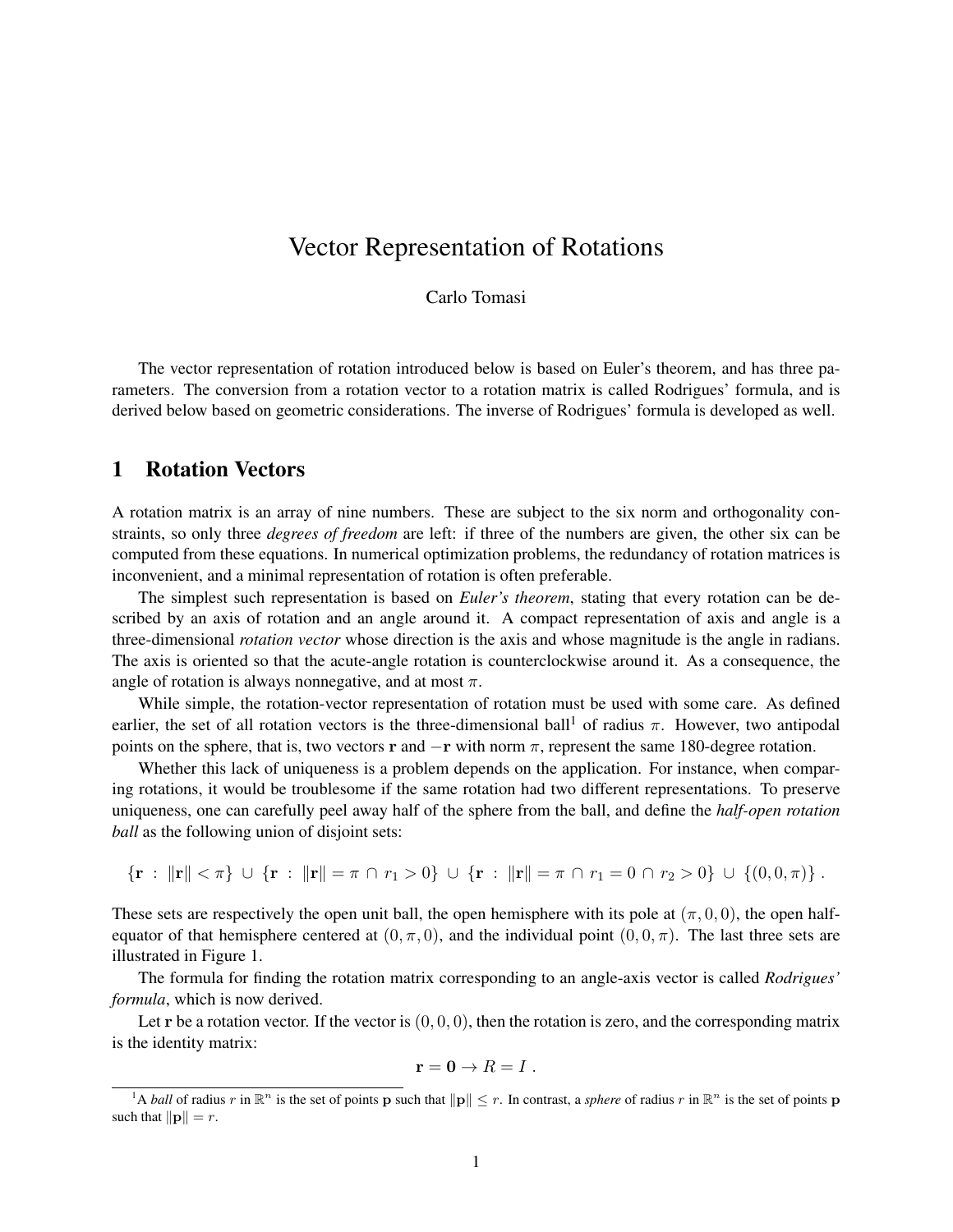## 2 1 ROTATION VECTORS



Figure 1: The parts of the sphere of radius  $\pi$  that are included in the half-open rotation ball. The interior of the ball is included as well, but is not shown in the figure for clarity. The pole of the hemisphere in the picture is the point  $(\pi, 0, 0)$ .

Let us now assume that r is not the zero vector. The unit vector for the axis of rotation is then

$$
\mathbf{u} = \frac{\mathbf{r}}{\|\mathbf{r}\|}
$$

and the angle is

$$
\theta = \|\mathbf{r}\| \quad \text{radians.}
$$

The rotation has no effect on a point p along the axis. Suppose then that p is off the axis. To see the effect of rotation on p, we decompose p into two orthogonal vectors, one along u and the other perpendicular to it:

$$
\mathbf{a} = P_{\mathbf{u}} \mathbf{p} = \mathbf{u} \mathbf{u}^T \mathbf{p}
$$

is along u, and

$$
\mathbf{b} = \mathbf{p} - \mathbf{a} = (1 - \mathbf{u}\mathbf{u}^T)\mathbf{p}
$$

is orthogonal to u, as shown in Figure 2.

The rotation leaves a unaltered, and rotates b by  $\theta$  in the plane orthogonal to u. To express the latter rotation, we introduce a third vector

$$
\mathbf{c} = \mathbf{u} \times \mathbf{p}
$$

that is orthogonal to both  $\bf{u}$  and  $\bf{p}$ , and has the same norm as  $\bf{b}$  (because  $\bf{u}$  is a unit vector and because of the definition of cross product). Since b and c have the same norm, the rotated version of b is

$$
\mathbf{b}' = \mathbf{b}\cos\theta + \mathbf{c}\sin\theta.
$$

The rotated version of the entire vector p is then

$$
\mathbf{p}' = \mathbf{a} + \mathbf{b}' = \mathbf{a} + \mathbf{b}\cos\theta + \mathbf{c}\sin\theta = \mathbf{u}\mathbf{u}^T\mathbf{p} + (1 - \mathbf{u}\mathbf{u}^T)\mathbf{p}\cos\theta + \mathbf{u} \times \mathbf{p}\sin\theta
$$
  
= 
$$
[I\cos\theta + (1 - \cos\theta)\mathbf{u}\mathbf{u}^T + \mathbf{u}\times\sin\theta]\mathbf{p}
$$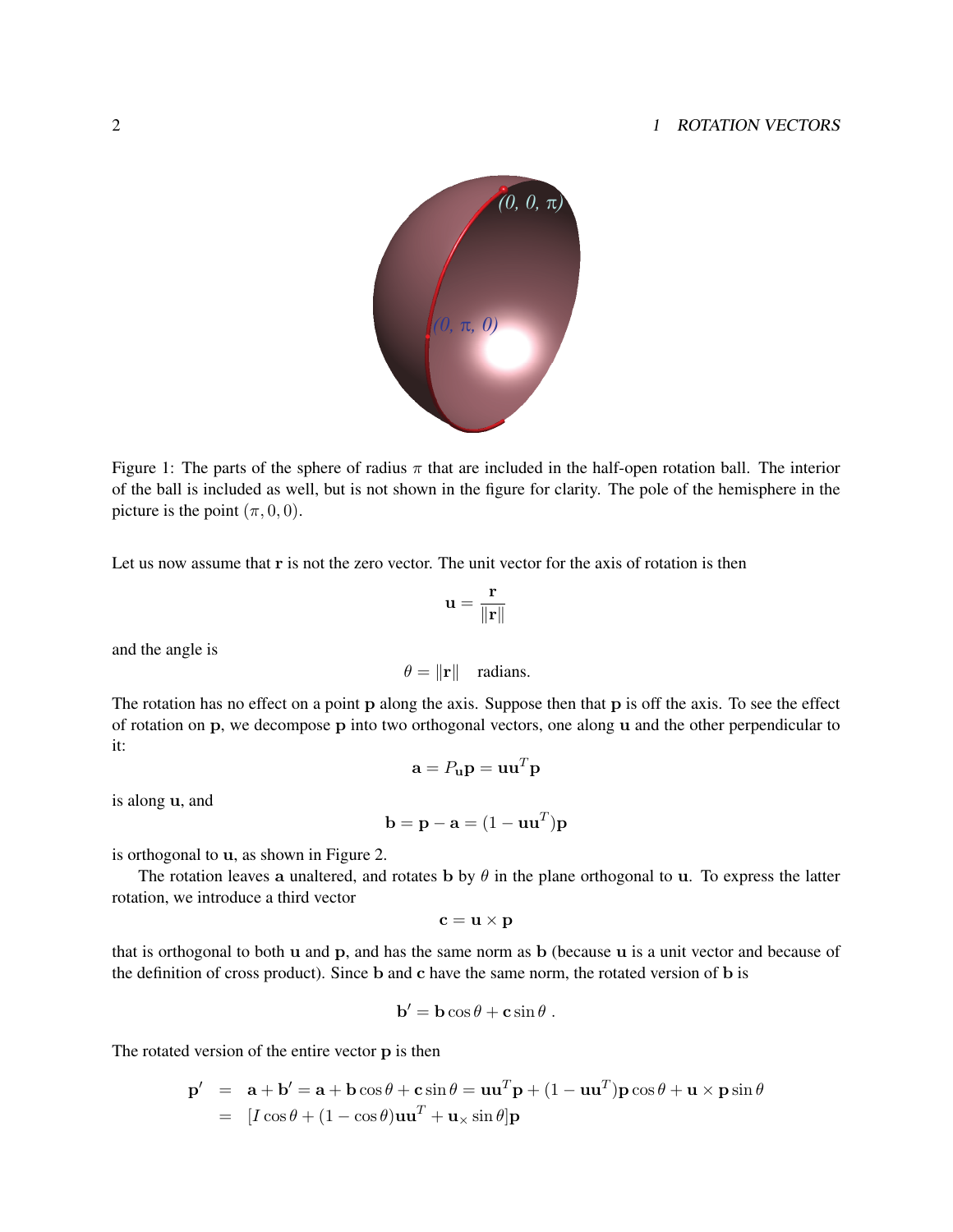

Figure 2: Vectors used in the derivation of Rodrigues' formula.

so that we have the result in the top box of Table 1. That equation is called *Rodrigues' formula*.

To invert this formula, note that the sum of its first two terms,

$$
I\cos\theta + (1-\cos\theta)\mathbf{u}\mathbf{u}^T
$$

is a symmetric matrix, while the last term,

 $\mathbf{u}\times\sin\theta$ 

is antisymmetric. Therefore,

$$
R - R^{T} = 2\mathbf{u}_{\times} \sin \theta = \begin{bmatrix} 0 & -u_{3} & u_{2} \\ u_{3} & 0 & -u_{1} \\ -u_{2} & u_{1} & 0 \end{bmatrix} \sin \theta = 2 \begin{bmatrix} 0 & -\rho_{3} & \rho_{2} \\ \rho_{3} & 0 & -\rho_{1} \\ -\rho_{2} & \rho_{1} & 0 \end{bmatrix}.
$$

Since the vector **u** has unit norm, the norm of the vector  $(\rho_1, \rho_2, \rho_3)$  is sin  $\theta$ . Direct calculation shows that the *trace*, that is, the sum of the diagonal elements of the rotation matrix R, is equal to  $2\cos\theta + 1$ , so that

$$
\cos \theta = (r_{11} + r_{22} + r_{33} - 1)/2.
$$

If  $\sin \theta = 0$ , and  $\cos \theta = 1$  then the rotation vector is

$$
\mathbf{r}=\mathbf{0} \ .
$$

If  $\sin \theta = 0$ , and  $\cos \theta = -1$  then Rodrigues' formula simplifies to the following:

$$
R = -I + 2\mathbf{u}\mathbf{u}^T
$$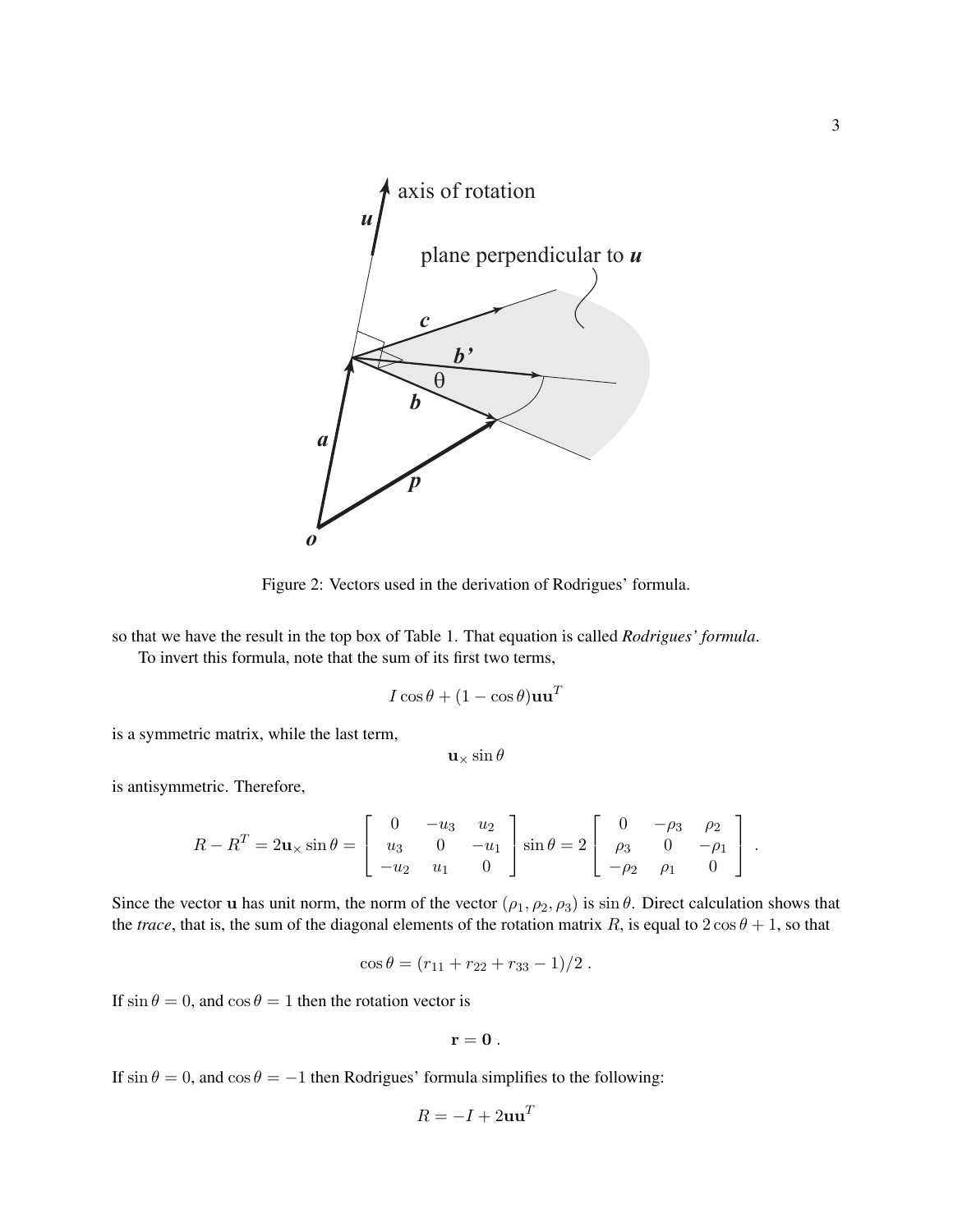so that

$$
\mathbf{u}\mathbf{u}^T = \frac{R+I}{2} \ .
$$

This equation shows that each of the three columns of 
$$
(R + I)/2
$$
 is a multiple of the unknown unit vector  
u. Since the norm of u is one, not all its entries can be zero. Let v be any nonzero column of  $R + I$ . Then

$$
\mathbf{u} = \frac{\mathbf{v}}{\|\mathbf{v}\|}
$$

and

$$
\mathbf{r}=\mathbf{u}\pi .
$$

In the general case,  $\sin \theta \neq 0$ . Then, the normalized rotation vector is

$$
\mathbf{u} = \frac{\rho}{\|\rho\|} \ .
$$

From sin  $\theta$  and cos  $\theta$ , the two-argument arc-tangent function yields the angle  $\theta$ , and

$$
\mathbf{r}=\mathbf{u}\theta.
$$

The two-argument function  $arctan_2$  is defined as follows for  $(x, y) \neq (0, 0)$ 

$$
\arctan_2(y,x) = \begin{cases} \arctan(\frac{y}{x}) & \text{if } x > 0\\ \pi + \arctan(\frac{y}{x}) & \text{if } x < 0\\ \frac{\pi}{2} & \text{if } x = 0 \text{ and } y > 0\\ -\frac{\pi}{2} & \text{if } x = 0 \text{ and } y < 0 \end{cases}
$$
(1)

and is undefined for  $(x, y) = (0, 0)$ . This function returns the arc-tangent of  $y/x$  (notice the order of the arguments) in the proper quadrant, and extends the function by continuity along the y axis.

Table 1 summarizes this discussion.